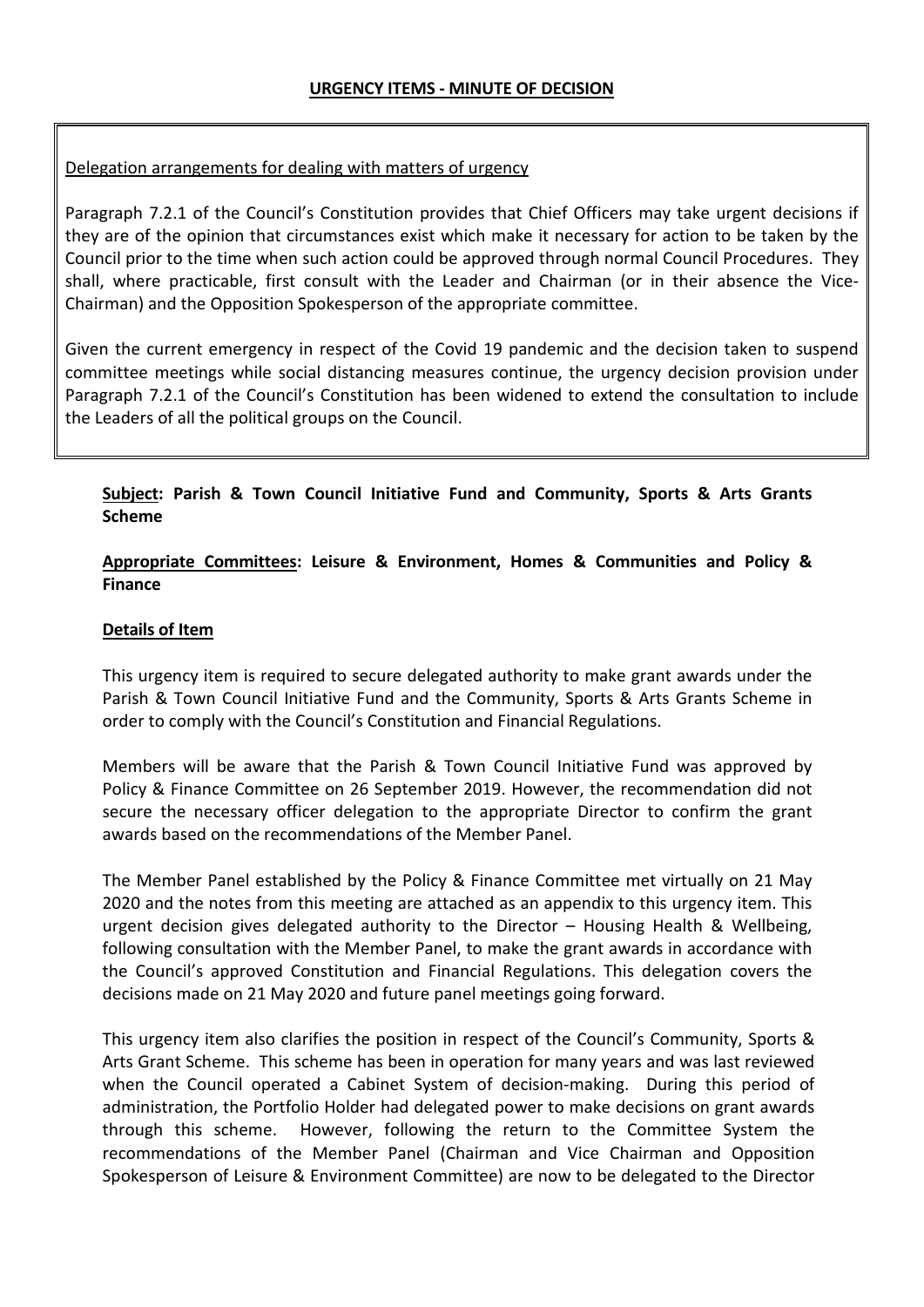– Housing, Health & Wellbeing for decision, to ensure that the decisions are in accordance with the Council's approved Constitution and Financial Regulations.

### **Decision**

**That the Director – Housing, Health & Wellbeing be given delegated authority to approve grants based on Member recommendations through the Parish & Town Council Initiative Scheme and the Community, Arts & Sports Grant Scheme to ensure that the decisions are in accordance with the Council's approved Constitution and Financial Regulations.** 

### **Members Consulted:**

Cllr. David Lloyd – Leader of the Council and Chairman of Policy & Finance

Cllr. Paul Peacock – Leader of the Labour Group/Opposition Spokesperson for Policy & Finance

Cllr. Peter Harris – Leader of the Liberal Democrat Group

Cllr. Gill Dawn – Leader of the Independent Group

Cllr. Roger Jackson – Chairman of Leisure & Environment

Cllr. Yvonne Woodhead - Opposition Spokesperson for Leisure & Environment

Cllr. Tim Wendels – Chairman of Homes & Communities

Cllr. Kath Arnold - Opposition Spokesperson for Home & Communities

All Members consulted on 18 August 2020, Urgency Item emailed and follow up telephone call or voice mail message left.

Signed: SUBONNE SWALL

Director – Housing, Health and Wellbeing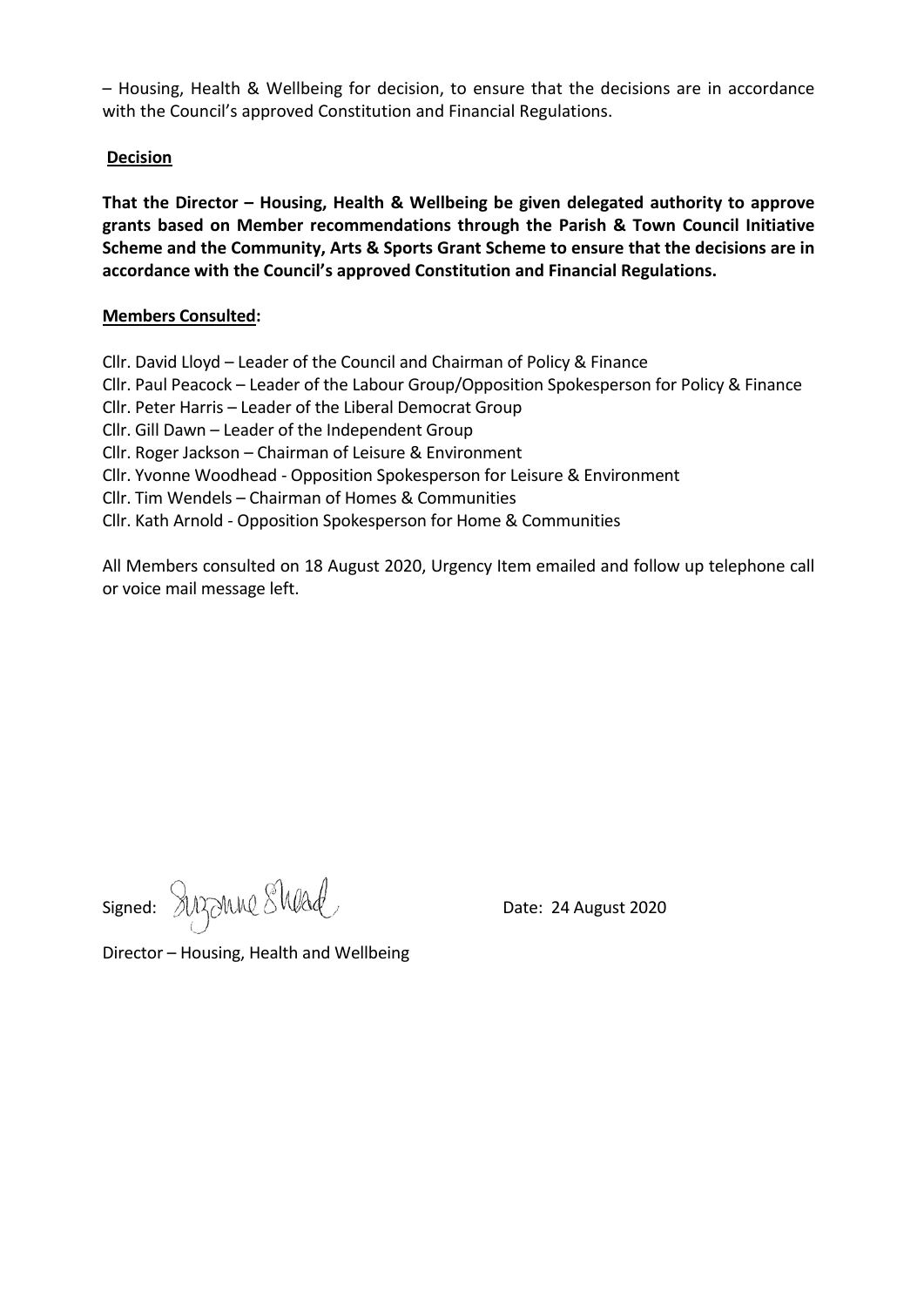#### **PARISH AND TOWN COUNCIL INITIATIVE FUND - GRANT PANEL**

#### **THURSDAY, 21ST MAY, 2020**

#### **Present:**

**Councillors Maureen Dobson (Committee Member), K Girling (Committee Member), P Harris (Committee (Committee Member),<br>Member), N Mison R Jackson (Committee Member), N Mison (Committee Member), P Peacock (Committee Member) and T Wendels (Committee Member)**

− **Apologies: Councillor D Lloyd**

#### **1 Appointment of Chairman**

AGREED Councillor R Jackson was appointed Chairman of the Parish & Town Council Initiative Fund – Grant Panel for the ensuing year.

#### **2 Declarations of Members Interests**

Councillor P Peacock declared an interest on the Edwinstowe Parish Council Grant application on the grounds of bias, as he was a member of Edwinstowe Parish Council and took no part in the vote.

#### **3 Terms of Reference**

The Grant Panel considered the Terms of Reference for the Parish and Town Council Initiative Fund – Grant Panel.

The District Council's Community Relations Team managed the Parish and Town Council Initiative Fund established to assist and enable communities to bring about a positive and lasting change for the benefit of the whole community.

Applications for funding were sought from Town and Parish Council's within the Newark and Sherwood district. Where no formal parish council existed, the local District Councillor, with endorsement from the parish, would be eligible to apply on its behalf.

The focus of the £200,000 grant fund would be Cleaner, Safer, Greener (CSG) in line with the Council's commitment to making the District a better place to live and to 'improve the cleanliness and appearance of the local environment'. The grant fund would have themed rounds and would be available for projects that demonstrate lasting community benefit aligned to CSG principles.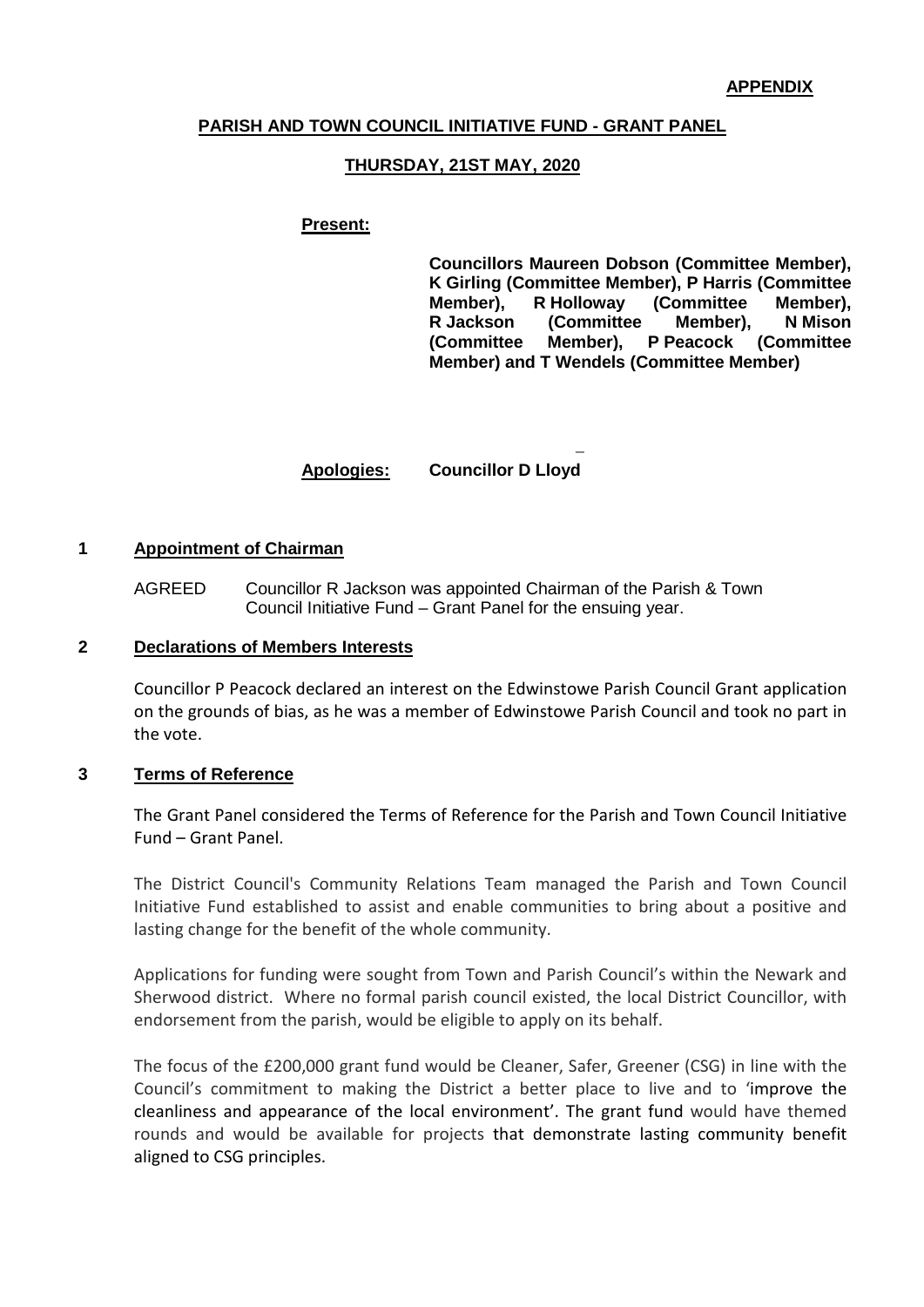The funding could contribute towards any project that improved a community asset whether that was a community building, the purchase of new equipment, the creation of local community projects and initiatives and supporting community focused groups in order to improve community engagement and community resilience in respect of the principles of CSG.

Members suggested that the scoring matrix be included in the report for future meetings and also requested how the funds would be distributed over the next four rounds of meetings. It was confirmed that a report regarding the distribution of the funding would be submitted to the next meeting of the Panel.

### AGREED that:

- (a) the Terms of Reference for the Parish and Town Council Initiative Fund  $-$ Grant Panel be noted;
- (b) the scoring matrix be included in the report for future meetings; and
- (c) a report regarding the distribution of the funding be submitted to the next Panel meeting.

## **4 Parish & Town Council Grant Applications**

The Panel considered applications from six Parish Councils: Blidworth, Edingley, Edwinstowe, Kings Clipstone, South Clifton and South Muskham.

The project outlined the total cost, the amount the applicant had applied for and whether the request met the Greener criteria. The information was contained within a table for Member consideration. Each application which was appended to the report, was considered individually.

### a) Blidworth Parish Council

An application had been submitted on behalf of Blidworth Parish Council requesting a Grant for £220, 49% of the project cost of £448. The project met the Greener criteria and scored 100/100.

The project aimed to provide litter picking equipment for use in the village. Purchase of litter picking equipment including 20 litter pickers, 10 handy hoop bag holders, 48 pairs of protective gloves and 2 large boxes of refuse sacks.

Members commented that the scheme was suitable and met the criteria, the equipment cost however appeared expensive and they questioned whether the equipment could be sourced by the Council through procurement to achieve a better cost.

### AGREED (unanimously) that:

- (a) a Grant for £220 be awarded to Blidworth Parish Council for the purchase of litter picking equipment for use in the village; and
- (b) the Health Improvement & Community Relations Manager make enquiries regarding securing the equipment through the Council's procurement procedure, to secure best value.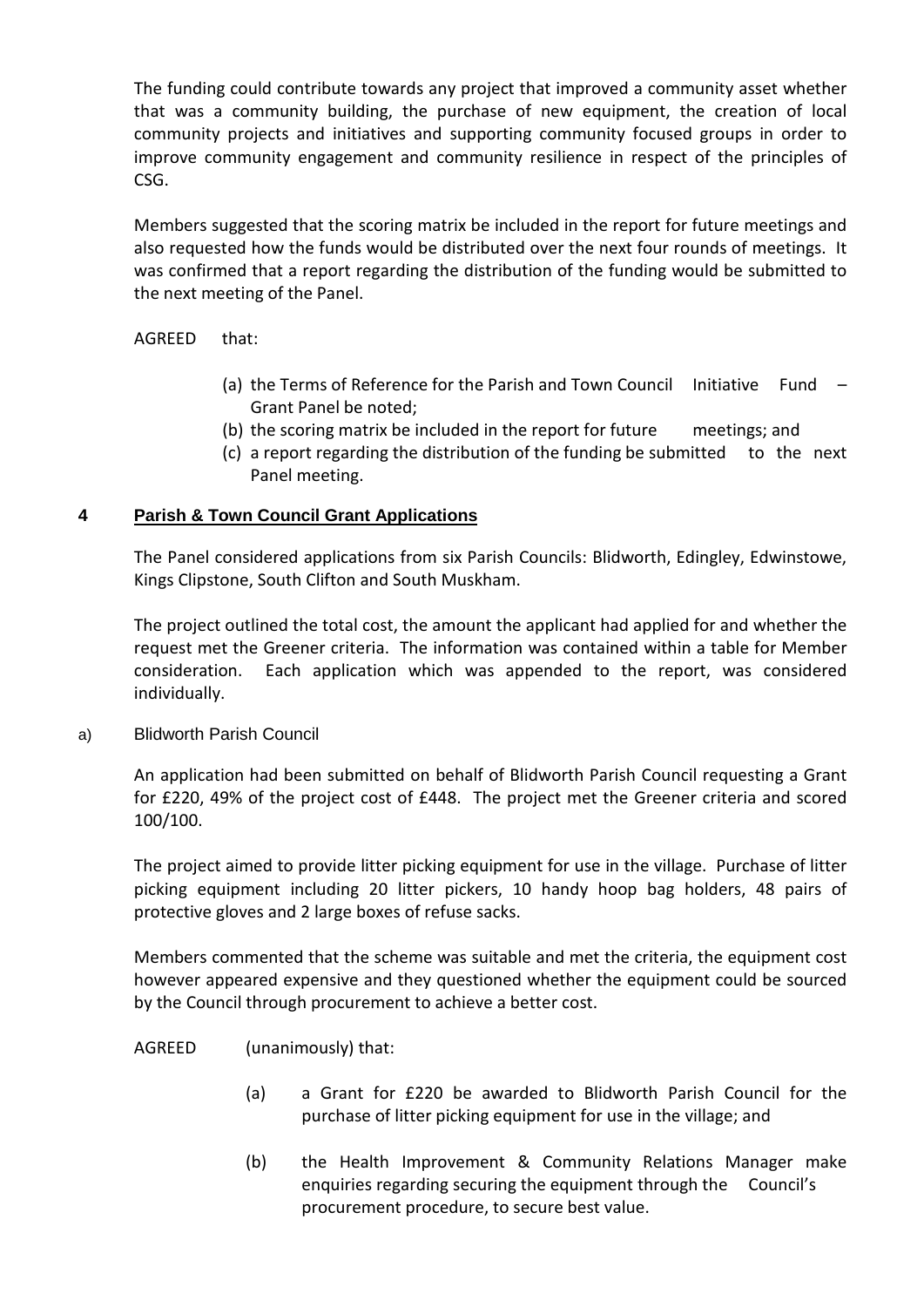| <b>Councillor</b> | <b>Vote</b> |
|-------------------|-------------|
| Mrs M Dobson      | For         |
| <b>K</b> Girling  | For         |
| P Harris          | For         |
| R Holloway        | For         |
| R Jackson         | For         |
| D Lloyd           | Apology     |
| N Mison           | For         |
| P Peacock         | For         |
| T Wendels         | For         |

## b) Edingley Parish Council

An application had been submitted on behalf of Edingley Parish Council requesting a Grant for £9,403.60, 50% of the project cost of £18,807.20. The project could offer greener elements but would be subsidiary and scored 50/100.

The project would repurpose a builder's yard (including derelict portacabins) and provide a grass matrix mat surfaced car park on part of school field behind Edingley Old Schoolroom. The car park would help to reduce on street parking near the busy village hall, thereby reducing congestion**.** The increased parking facilities would be a benefit to businesses in the centre of the village as more people would be able to visit. There was also the potential to attract more passing trade enhancing the centre of the village.

Members considered the application and felt that the scheme did not meet the criteria, but was more suited to the 'Safer' scheme which would come in the next round of funding. The Health Improvement & Community Relations Manager confirmed that he would work with Edingley Parish Council to try and secure them funding through a different scheme.

| <b>Councillor</b> | <b>Vote</b> |
|-------------------|-------------|
| Mrs M Dobson      | Against     |
| <b>K</b> Girling  | Against     |
| P Harris          | Against     |
| R Holloway        | Against     |
| R Jackson         | Against     |
| D Lloyd           | Apology     |
| N Mison           | Against     |
| P Peacock         | Against     |
| T Wendels         | Against     |

AGREED (unanimously) that a Grant would not be awarded to Edingley Parish Council.

### c) Edwinstowe Parish Council

An application had been submitted on behalf of Edwinstowe Parish Council requesting a Grant for £20,000, 29% of the project cost of £69,000. The project met the Greener criteria and scored 100/100.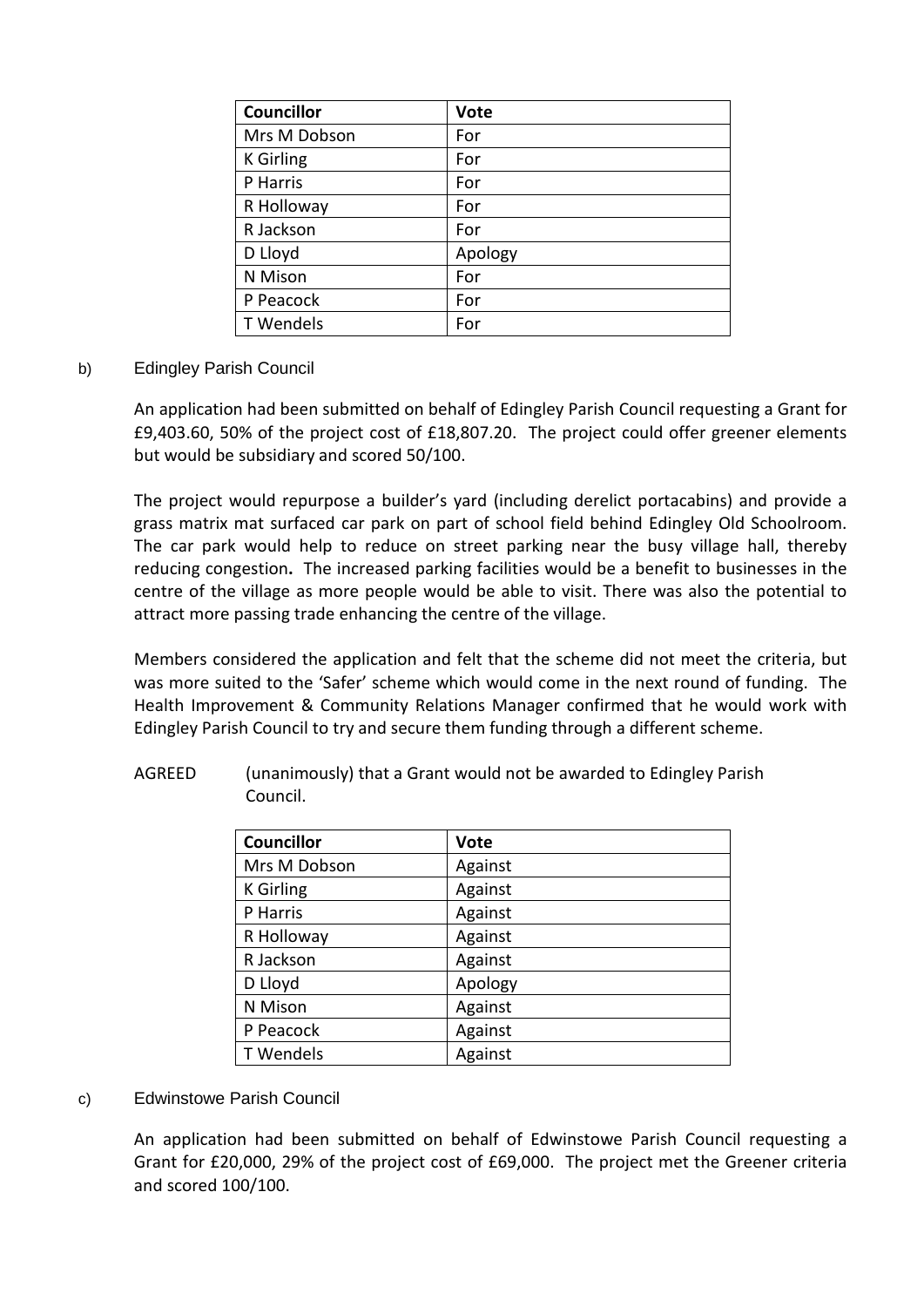The project included the installation of a 30.36kWp Solar PV System with a 49kWh Lithium Battery Storage System and a 1000l Hot Water System heated purely by Solar PV fitted topavilion at Sherwood Fields, Edwinstowe. The project also included de-commissioning of the current ineffective gas boilers and isolation of the gas supply. The pavilion was owned by Edwinstowe Parish Council with a long term lease to the Robin Hood Colts, an Edwinstowe based sports organisation that provided football activities for boys and girls of all ages, including two senior teams.

Members considered the application and felt that the scheme was suitable to be awarded grant funding.

| Councillor | 11 <sub>0</sub>                                                        |
|------------|------------------------------------------------------------------------|
| vote).     |                                                                        |
|            | (Having declared an interest, Councillor P Peacock took no part in the |

AGREED (unanimously) that a Grant be awarded to Edwinstowe Parish Council.

| <b>Councillor</b> | <b>Vote</b>  |
|-------------------|--------------|
| Mrs M Dobson      | For          |
| <b>K</b> Girling  | For          |
| P Harris          | For          |
| R Holloway        | For          |
| R Jackson         | For          |
| D Lloyd           | Apology      |
| N Mison           | For          |
| P Peacock         | Did not vote |
| T Wendels         | For          |
|                   |              |

### d) Kings Clipstone Parish Council

An application had been submitted on behalf of Kings Clipstone Parish Council requesting a Grant for £9,431.79, 52.6% of the project cost of £17,930. The project did have some green aspects but were subsidiary and scored 97/100.

The Parish Council purchased a playing field in 2017 and the Councillors and a group of residents started to develop what was a storage shed into a meeting place. The "Village Shed", a new community facility was established, however for this to be successful on a regular basis, more permanent facilities were required, such as a kitchen and additional shed to accommodate toilet facilities were essential. The "Village Shed" had easy access for all and was in walking distance for most residents and would aid community spirit & social inclusion.

Members considered the application but felt that the scheme did not meet the greener criteria. The Health Improvement & Community Relations Manager commented that there had been a Government Village Hall scheme which had currently run out of money, however he thought that as the scheme had been successful a future scheme may come forward. The Health Improvement & Community Relations Manager would work with Kings Clipstone Parish Council and try and secure some funding through alternative schemes.

# AGREED (unanimously) that a Grant would not be awarded to Kings Clipstone Parish Council.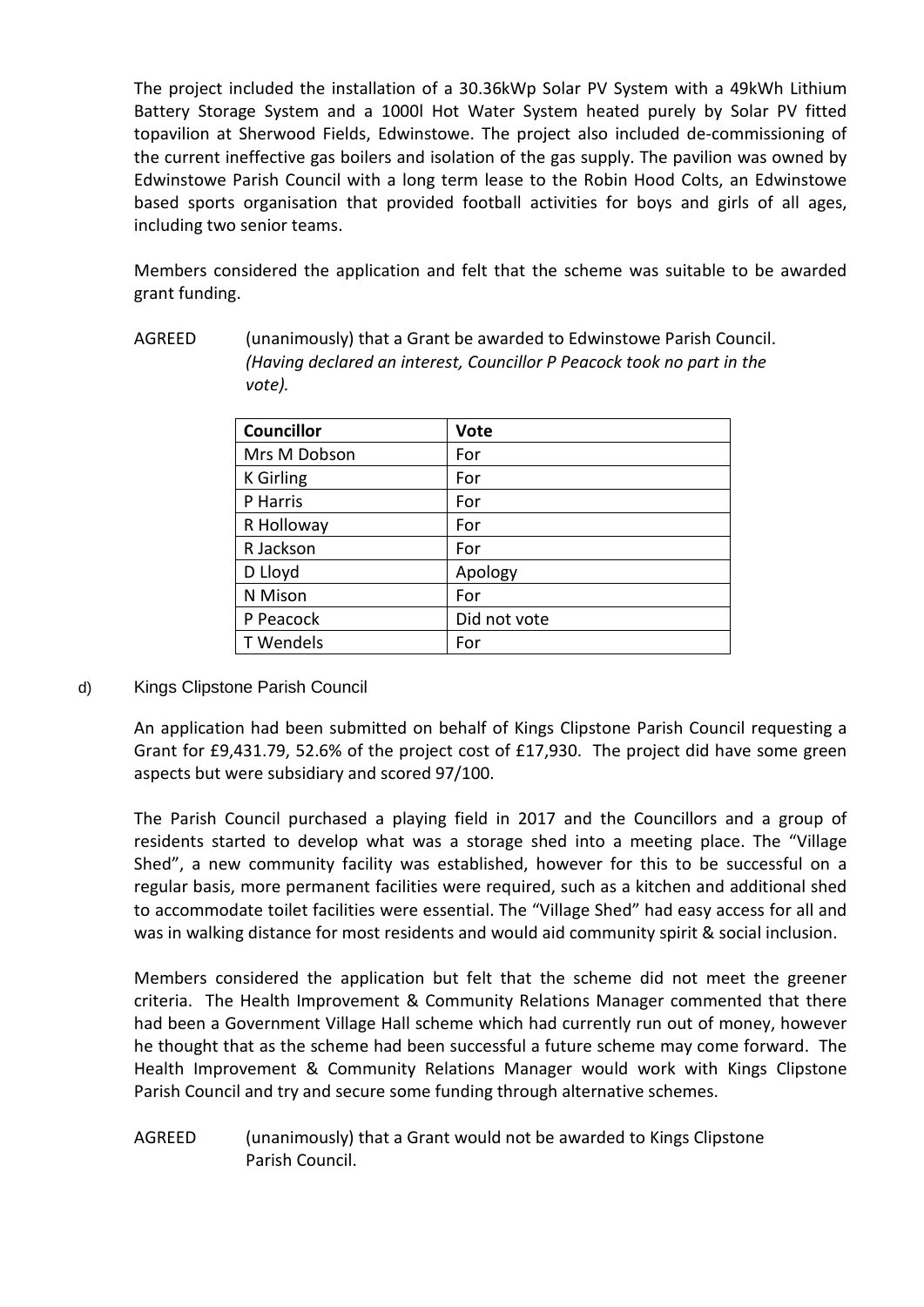| <b>Councillor</b> | <b>Vote</b> |
|-------------------|-------------|
| Mrs M Dobson      | Against     |
| <b>K</b> Girling  | Against     |
| P Harris          | Against     |
| R Holloway        | Against     |
| R Jackson         | Against     |
| D Lloyd           | Apology     |
| N Mison           | Against     |
| P Peacock         | Against     |
| T Wendels         | Against     |

e) South Clifton Parish Council

An application had been submitted on behalf of South Clifton Parish Council requesting a Grant for £266.44, 31% of the project cost of £859.72. The project met the Greener criteria and scored 100/100.

The project would provide a Refill Station to be established at South Clifton's Sports Pavilion as part of an initiative to reduce consumption of domestic single-use plastic. The Refill Station would allow villagers in South and North Clifton and adjacent communities to purchase environmentally-friendly household and personal care products which were cruelty-free, plastic-free and organic that could be decanted directly into their own containers. The scheme would significantly reduce quantity of single-use plastics bought and disposed of, as well as promoting products that were more earth-friendly. The refill station would open once a week initially and would be run by a team of volunteers.

Members considered the application and felt that the scheme was perfect to achieve grant funding.

| <b>Councillor</b> | <b>Vote</b> |
|-------------------|-------------|
| Mrs M Dobson      | For         |
| <b>K</b> Girling  | For         |
| P Harris          | For         |
| R Holloway        | For         |
| R Jackson         | For         |
| D Lloyd           | Apology     |
| N Mison           | For         |
| P Peacock         | For         |
| T Wendels         | For         |

AGREED (unanimously) that a Grant be awarded to South Clifton Parish Council.

### f) South Muskham Parish Council

An application had been submitted on behalf of South Muskham Parish Council requesting a Grant for £3,900, 41.8% of the project cost of £9,322.60. The project met the Greener criteria and scored 100/100.

The project included the installation of 24 solar panels on the village hall roof to generate renewable energy to increase energy efficiency of the building and reduce reliance on